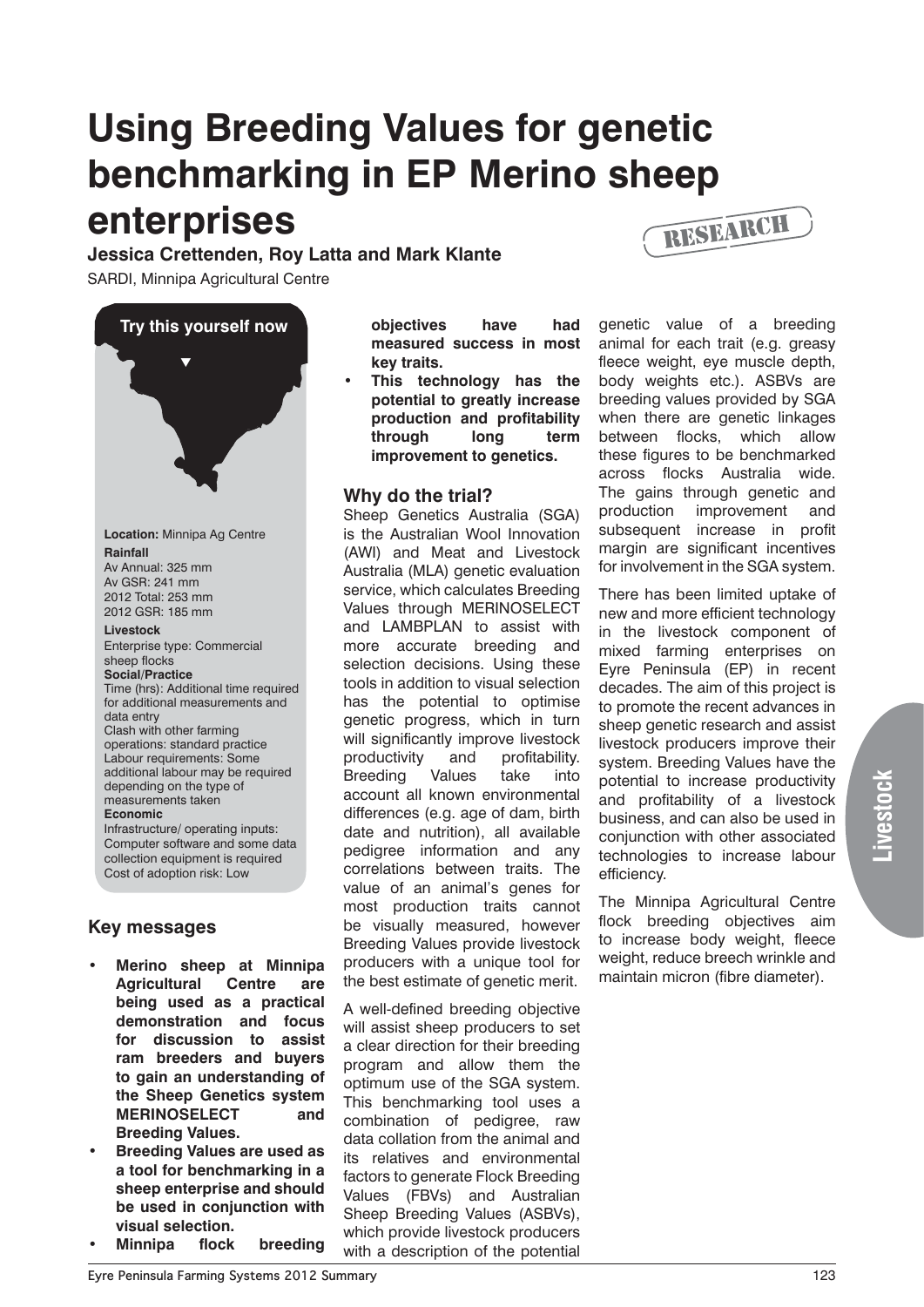*Table 1 Average raw measurements and Australian Sheep Breeding Values (ASBVs) of the 2010 and 2011 hoggets (11-13 months old) in the Minnipa flock*

| Type of measurement  | Year of<br>drop | <b>Fleece weight</b> | <b>Fibre</b><br>diameter<br>$(\mu m)$ | <b>Body</b><br>weight<br>(kg) | Eye muscle<br>depth<br>(mm) | <b>Breech</b><br>wrinkle<br>(score 1-5) |
|----------------------|-----------------|----------------------|---------------------------------------|-------------------------------|-----------------------------|-----------------------------------------|
| Av. raw              | 2010            | 3.4 kg $**$          | 18.0                                  | 50                            | 30.8                        | 2.6                                     |
| Av. ASBV             | 2010            | $+8.5%$ ***          | $-0.8$                                | $+1.4$                        | 0                           | $-0.1$                                  |
| Av. raw              | 2011            | $3.6kg**$            | 18.6                                  | 47.1                          | 34.6                        | 2.1                                     |
| Av. ASBV             | 2011            | $+11.0\%$ ***        | $-0.6$                                | $+2.5$                        | $-0.2$                      | $-0.1$                                  |
| Av. Australian ASBV* | 2011            | $+9.8%***$           | $-0.9$                                | $+2.9$                        | $+0.2$                      | ****                                    |

*\*Australian average for medium Merino flocks in the SGA system for the 2011 drop hoggets*

*\*\*Raw measurement of hogget greasy fleece weight (kg)*

*\*\*\*ASBV presented as a percentage of clean fleece weight*

*\*\*\*\*Breech wrinkle is an objective score only and therefore has no national average*

#### **How was it done?**

The three-year project 'Best Practice Wool Innovations on Eyre Peninsula' began in 2011 using the Merino sheep flock at Minnipa to demonstrate the genetic benchmarking process that leads to the creation of MERINOSELECT Breeding Values by SGA. Measurements began on the flock in 2010 to register the sheep in MERINOSELECT and benchmark the original flock figures to track changes over the duration of the project, resulting in 4 years of genetic data.

Throughout the year a program of measurements are carried out on the Minnipa flock including sire and dam pedigrees, birth weight and date, sex and birth type (single or multiple), breech and body wrinkle scores, body weights over several age stages, fat and eye muscle scans, wool characteristics, wool weights, pregnancy scans, visual classing scores and physical abnormalities.

Measurements are taken from the ewes and wethers for each drop and submitted to SGA at hogget age (at approximately 12 months old). Wethers are sold off after their first shearing and breeding ewes are visually and objectively classed before being admitted into the breeding flock. If flock size needs to be reduced further, ewes are selected using their ASBVs.

To increase the accuracy (linkage) of the Breeding Values from the Minnipa flock, sires are selected based on ASBVs with emphasis on traits that correlate with the flock's breeding objectives, however sires are required to also be visually sound. Sires are sought locally from EP studs or from the Turretfield Research Centre for genetic linkage purposes.

Previous results for comparison are presented in EPFS Summary 2010, p 143 and EPFS Summary 2011, p 145.

#### **What happened?**

Measurements were submitted to SGA for the 2010 and 2011 drop hoggets and have been analysed through MERINOSELECT, generating ASBVs for these 2 years, which are presented with the average raw data figures in Table 1. Comparative results for the 2012 drop will be generated at yearling age. The ASBVs are expressed as the difference  $(+)$  or  $-)$ between an individual animal and the benchmark to which the animal is being compared. For some traits a positive ASBV is desirable (e.g. weight or eye muscle depth) and for other traits a negative is more desirable (e.g. fibre diameter). For example, an ASBV of +6 for hogget weight means that the animal is genetically better by 6 kg at this age than an animal with an ASBV of 0 (0 kg). As rams contribute half the genetics of their progeny (the ewe the other half), the resulting progeny will be on average 3 kg heavier than the animal with an ASBV at hogget age if a ram is mated to ewes of equal genetic merit.

Results have varied in the 2 years of hogget ASBVs due to lack of linkage in the Minnipa flock, however the average ASBVs of sires selected over the duration of the project shows improvements in most traits, which is presented in Table 2.